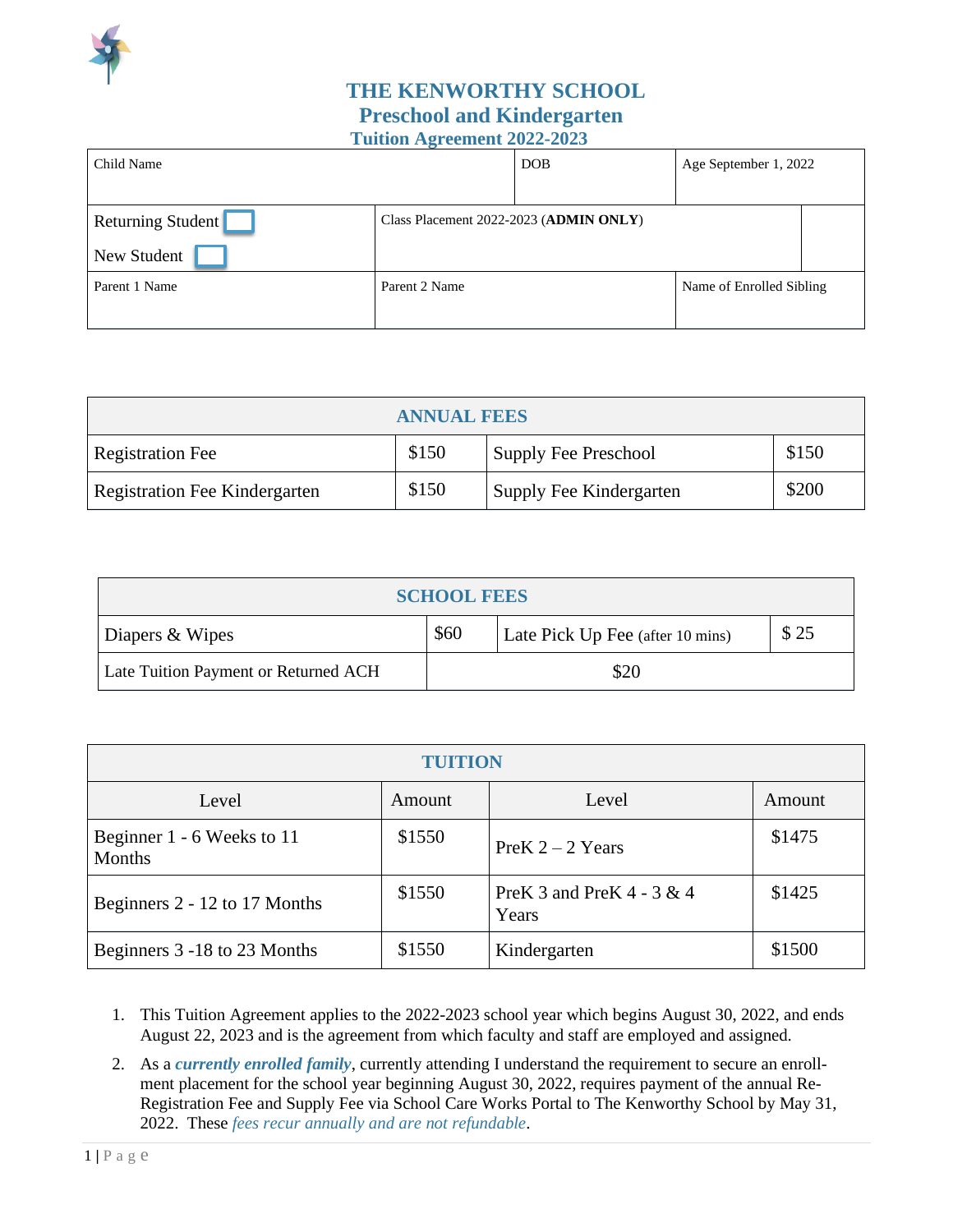- 3. As a family not previously enrolled, I understand that I pay one month of full tuition to secure and hold my child's enrollment placement. I further understand that The Kenworthy School maintains a Wait List for enrollment placements and that when I do not pay tuition to secure the placement, my child's enrollment placement is forfeited to a child on the Wait List. *Previously paid fees and tuition are not refundable.*
- 4. Once enrolled I may pay my tuition in weekly, monthly, semiannual or an annual tuition payment via School Care Works to The Kenworthy School. In exceptional situations other payment schedules may be made by special arrangement.
- 5. I understand that tuition is paid by School Care Works, usually on the 1<sup>st</sup> of each month, or every Monday for weekly unless otherwise scheduled in writing via KidReports or Noteworthy Newsletter. In previously arranged exceptional situations i.e., annual tuition payments.
- 6. I agree that when electronic funds processing cannot be completed due to insufficient funds, or other personal situations I will pay a \$20.00 fee.
- 7. If my tuition is delinquent by one week, I understand that my child will be withdrawn from The Kenworthy School until the past due and current tuition is received by the school. If this past due balance continues after 30 days, my child will be withdrawn from The Kenworthy School and the next child on the waiting list will be offered an enrollment place.
- 8. I understand and agree that The Kenworthy School will "hold" a space for my child when my child does not attend the school for personal or family reasons, and I agree to pay full tuition during the time the school holds the enrollment placement.
- 9. I understand and agree that The Kenworthy School will hold enrollment placement for Beginners or other class assignments, previously on a Wait List who choose to defer start dates if I pay full tuition during the deferred attendance period. If I do not pay full tuition to hold the enrollment placement, my child will be placed on the Wait List, and the next child on the wait list will be enrolled.
- 10. I understand that the Kenworthy School is closed for a limited number of holidays each year, and for three days between school years. I agree to pay full tuition for these months. The dates of the school is closed are published annually and announced through KidReports and *Noteworthy Newsletter. A copy of the calendar is included with the Invitation to Enroll.*
- 11. If your child is picked up after the scheduled closing time, you will owe a late fee of \$10.00 for the first 10-minute period or portion thereof, and \$15.00 for each additional 15-minute period or portion thereof, after the scheduled closing time. These late pick-up penalties must be paid immediately to the School when picking up your child. If your child is picked up more than 30 minutes after the scheduled closing time 2 or more times in any 30-day period, the school may terminate your child's enrollment.
- 12. I understand and agree that The Kenworthy School opens at 7:00 AM and closes at 6:00pm. Care and supervision for my child are not available before or after the scheduled opening time.
- 13. I understand that The Kenworthy School cooperates with all Health Department, Licensing and CDC guidelines in place during the Covid -19 era that may affect operations, hours, procedures, and I agree to comply with all related requirements.
- 14. I understand that my child cannot enter or remain in The Kenworthy School with any sign or symptom of contagious/communicable disease or with a body temperature at 100.4 or higher.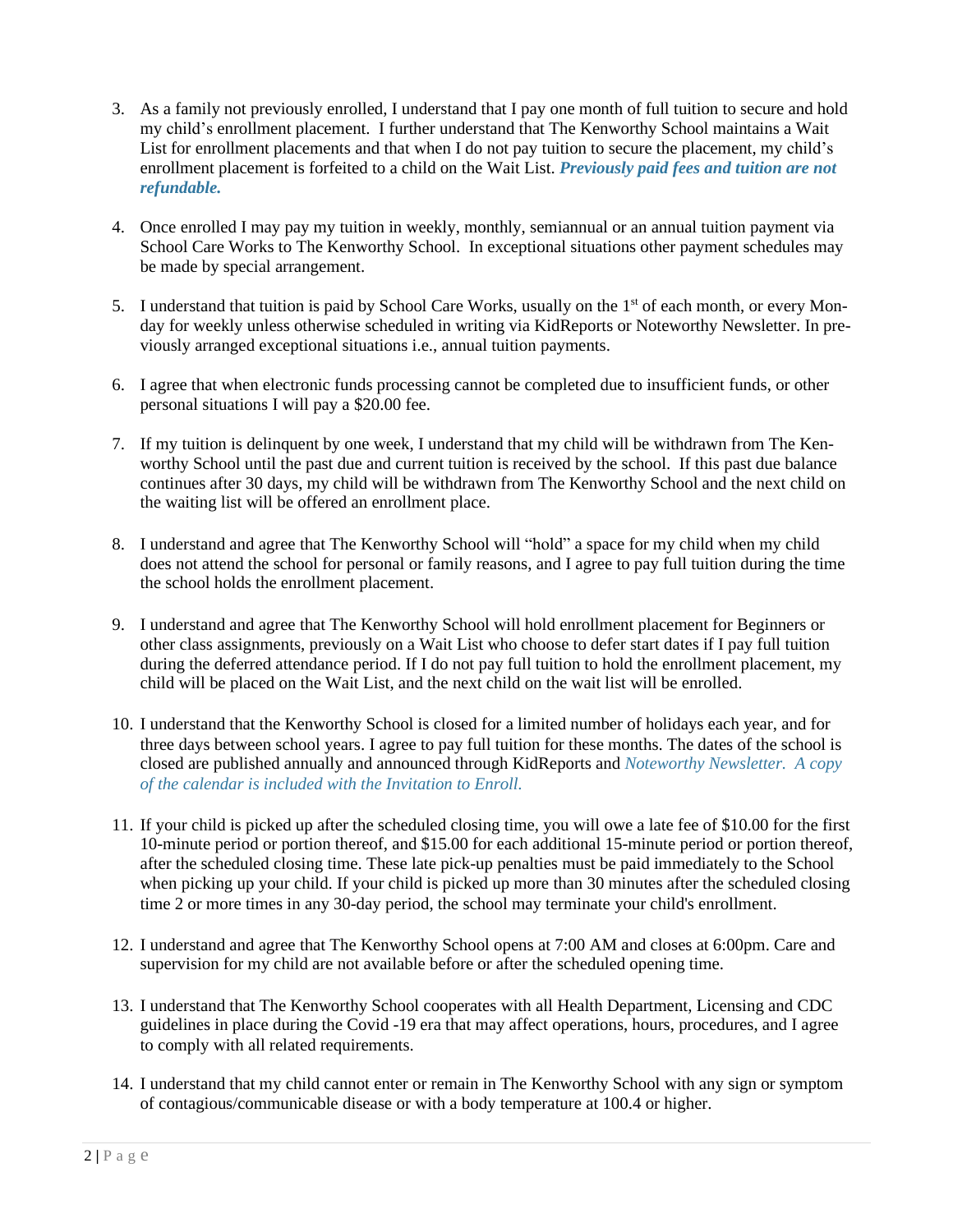- 15. I understand that my child cannot attend The Kenworthy School until fever free (without medication) for 24 hours, and if my child's illness is due to Covid-19 exposure or diagnosis, I will follow the Covid-19 policies of The Kenworthy School.
- 16. I understand that persons at the school notify me should my child become ill during the day, and I will immediately take my child from the school after such notification.
- 17. I understand that my child will be released only to those persons whose names I list on the Application for Enrollment.
- 18. The Kenworthy School may use photographs of my child for school newspaper articles, the school website, brochures, training videos, or other marketing purposes. If I do not give The Kenworthy School permission to use photographs of my child for school purposes. If you need an updated consent form, please contact leadership.
- 19. I understand that any arrangement between a Kenworthy School employee or independent contractor and a member of my family is outside the scope of such employee's or contractor's engagement with the Kenworthy School. I understand that The Kenworthy School shall have no liability whatsoever for any claims or damages arising from any such arrangement, and hereby agree to hold the Kenworthy School harmless in the event of any damages or harm arising therefrom. The Kenworthy School accepts no responsibility for any such arrangement, including but not limited to extra-hour childcare, transportation, tutoring or any other personal service, whether The Kenworthy School is aware of such arrangement.
- 20. I understand that teacher selection and class placement for my child is made by The Kenworthy School, based on the child's age on September 1, and I agree to my child's placement. I further understand that children between 2 years old and older are grouped randomly in classrooms and that no class is organized based on giftedness, skill level, language, mobility, potty training, etc.
- 21. I understand activity and enrichment schedules may change throughout the year. I further understand and agree that The Kenworthy School will use discretion and best judgement in arranging the schedules of the Enrichment teachers to best keep children and staff as safe as possible.
- 22. I understand and agree that The Kenworthy School follows a "team of teachers" approach in staffing, providing staffing for eleven hours daily, substitutes to support paid leave as a benefit for employees, and a variety of daily enrichment experiences, and that interactions with several teachers, substitutes and enrichment teachers is an intentional part of The Kenworthy School learning culture. I further understand and agree that during the Covid-19 era Enrichment opportunities daily may continue with modification as necessary to limit children and staff from additional exposure.
- 23. I understand and agree with the mission of The Kenworthy School; I recognize that decisions at The Kenworthy School are made within the Kenworthy community and are made as reasonable and with the best interest of each child, family, and teachers a primary consideration. I understand that my participation and support for my child's teachers, the school curriculum and the school family are essential to the educational success of my child, and I agree to offer support in conversations, social media postings, and efforts to find solutions and offer support while a member of The Kenworthy School community.
- 24. I understand and agree that The Kenworthy School protects the confidentiality of personnel information and does not disclose details of professional development, performance reviews, interpersonal situations or employment events and situations. In providing that protection The Kenworthy School cannot disclose pertinent information that might bring additional perspective to communications within the school family.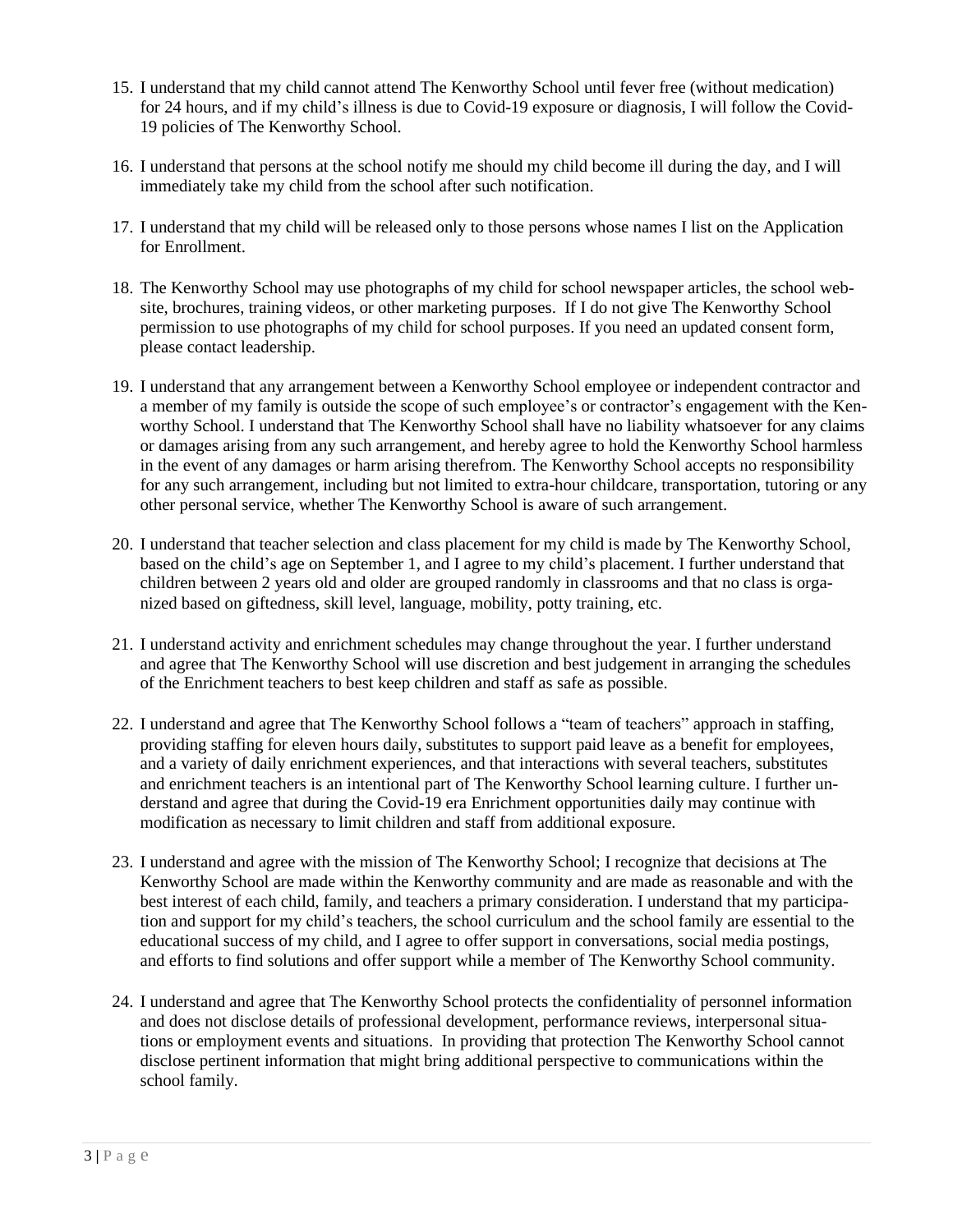- 25. When I have questions or concerns, I understand that I visit first with the classroom teachers when the teachers are not responsible for children. The Director or Assistant Director is always available for a scheduled conversation. *[Director.kenworthy@cadence-academy.com](mailto:Director.kenworthy@cadence-academy.com) or kenworthy@cadenceacademy.com*
- 26. I understand that The Kenworthy School is a school community that teaches and models kindness and empathy. For my child's benefit and in keeping with the culture of the school, I agree that when I have comments, concerns, questions I will seek answers and solutions in a spirit of kindness, compassion, cooperation, and empathy.
- 27. I agree to immediately report issues of student safety to the Director/ Assistant Director
- 28. I understand and agree that although this Tuition Agreement is an Annual Agreement for full payment of annual tuition, paid monthly, if I am transferred or move to an area outside of The Kenworthy School neighborhood I agree to give thirty days' notice before withdrawing my child, or I agree to pay thirty days' tuition
- 29. I have read this tuition agreement carefully and I fully understand and agree to the contents of this document. *I intend for my child to attend The Kenworthy School for the 2022- 2023 school year August 2022 through August 2023, regardless of changes in public school operations during the Covid-19 era and aftermath.* I am personally responsible for my child's annual tuition for 2022-2023. I understand that my signature on this Tuition Agreement is a contractual commitment that my child will attend The Kenworthy School for the 2022-2023 school year; I agree to pay the full annual tuition.

| Signature of Parent or Individual Financially Responsible for Tuition |      |  |
|-----------------------------------------------------------------------|------|--|
| Print Name                                                            | Date |  |